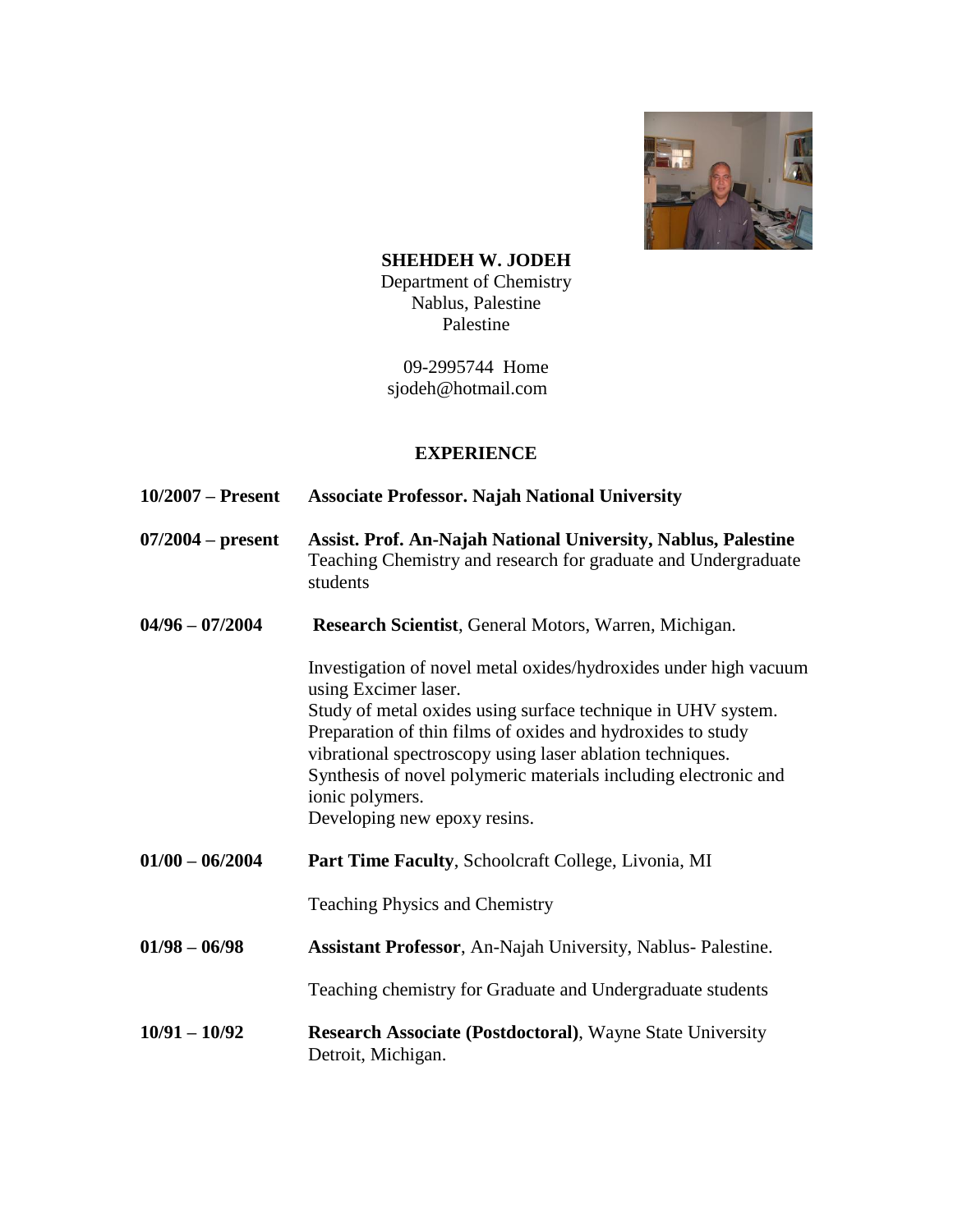Investigation of gases in chemical vapor deposition (CVD) reactor by laser-excited fluorescence. Teaching physical chemistry courses.

## **TRAINING**

FT-IR, Magna 560., Inductively Coupled Plasma (ICP), UHV High Resolution GC/MS Ultima, Ion Chromatography, GC-MS, GC, AA. Purge and Trap, Spark Ablation, Excimer and Dye LASERS,HPLC, MDSC, TGA, DMA,XPS, AES, SEMS.

### **EDUCATION**

**Ph.D.** (Physical Chemistry) 1991 Wayne State University, Detroit, Michigan, U.S.A.

Laser Induced Fluorescence of Ablated Materials from Solids.

**M.Sc.** (Physical Chemistry), 1985 Sam Houston State University, Huntsville, Texas, U.S.A

The Hydrogen Evolution Reaction in Liquid Ammonia Dilute Ammonium Nitrate Solutions.

**B.Sc.** (General Chemistry), 1983 Yarmouk University, Irbid, Jordan

#### **PUBLICATION**

Shehdeh Jodeh" Physical vapor deposition of Palladium on Stainless Steel for electrical applications for automotive. Jordan Journal of Chemistry, 2008, 2, 187..

Shehdeh Jodeh, " Effects of Ion Chemistry and Mass on the Electrical Properties of Ion Implanted Pyrolyzed Polyacrylonitrile" Accepted, Journal of Analytical and applied Pyrolysis, 2008.

Shehdeh Jodeh, " Chemical Structural characterization of pyrolysed and subsequently ion-implanted poly (acrylonitrile). In Press, Journal of Analytical and Applied Pyrolysis, 2008.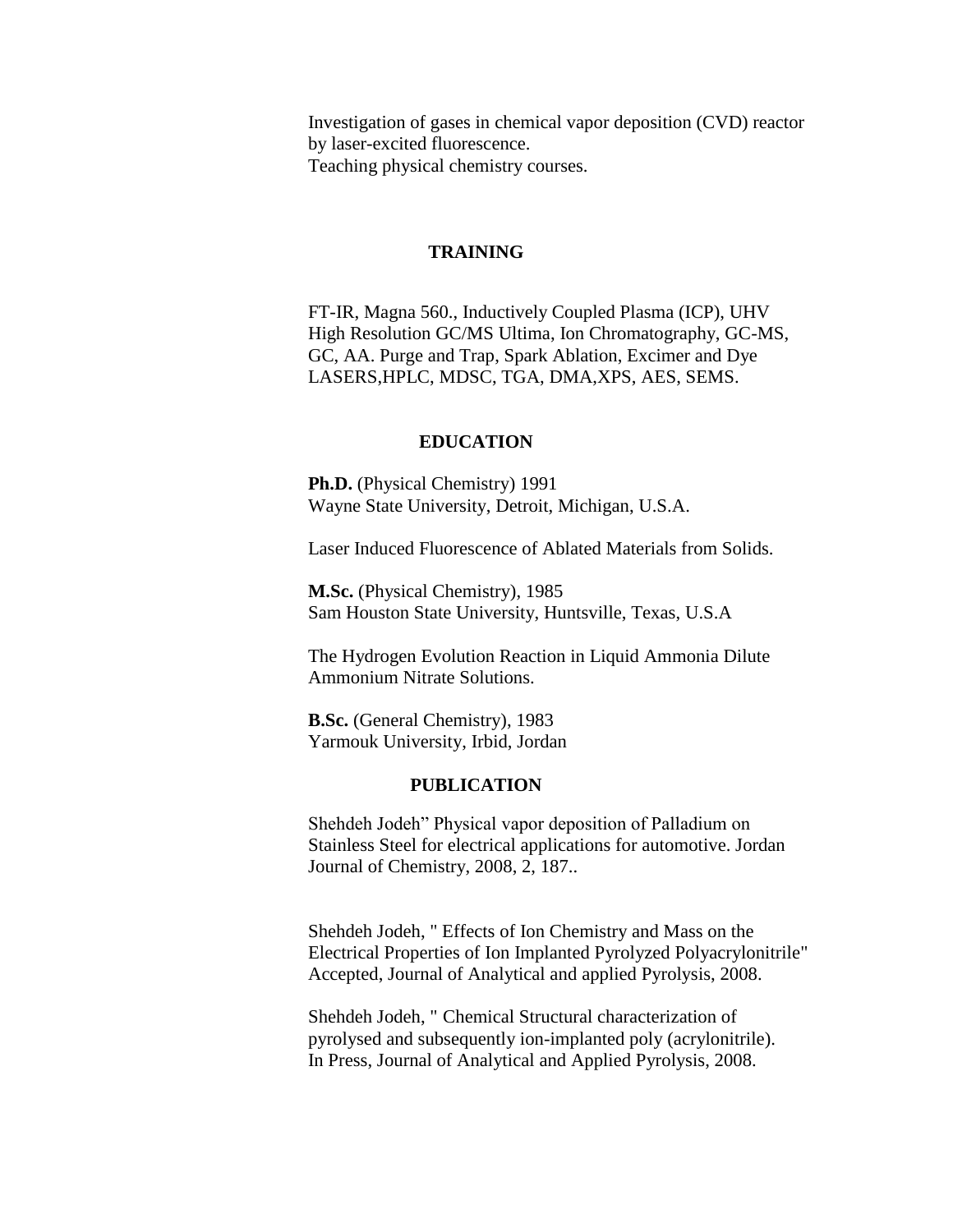Shehdeh Jodeh, " Characterestics of sorption and biodegradation of Naphthalene in soil using non-ionic surfactants, Proceeding of International congress of Chemistry and Environment, Nov 18-20, 2007, Kuwait.

Shehdeh Jodeh, Sorption characteristics of a non-ionic surfactant in soil contaminated with decane. Land contamination and Reclamation, 16(1)2008, 35-44

Shehdeh Jodeh, Characteristics of Removal of Hydrophobic Organic Carbons from Soil Using Nonionic Surfactants.**Submitted, environmental pollution**

Shehdeh Jodeh " The Study of the effects of Ion Chemical Activity on Conductivity of Poly(Dimethylsilylene –CO-Methylphynylsilylene" J. Active and Passive Electronic 12, 24-48, 2006.

Musameh Sharif and Shehdeh Jodeh "Tribological Behavior of Chromium Nitride Coating by Unbalanced Magnetron Sputtering.**,**J. Active and Passive Electronic Devices,3, 17-25 2007".

Musameh Sharif and Shehdeh Jodeh "Characterization Analysis of Chromium Nitride Reactively Sputtered Deposited Coating on Alluminum Alloys. **J. Active and passive Electronics. Vol 2, 1- 10**"

Jerry C. Huang, and Shehdeh Jodeh "Platinum/ Ruthenium Catalysis for Reformate Oxidation". GMR, PC-795 (2000).

Jerry C. Huang, and Shehdeh Jodeh "Evaluation of Electrode Structure for PEM Cells using Half-Cell Assembly". GMR. PC 793(2000).

Rafil Basheer and Shehdeh Jodeh " Effects of Ion Chemistry and Mass on the Electrical Properties of Ion Implanted Pyrolyzed Polyacrylonitrile" GM R&D P.O- 967, May 2002.

Shareef Musameh and Shehdeh Jodeh " A Rheological Equation of State for the Steady-Shear Viscosity Properties of Multi-Component Polymer Liquids"An-Najah Univ J.Res. Vol. 14(2000)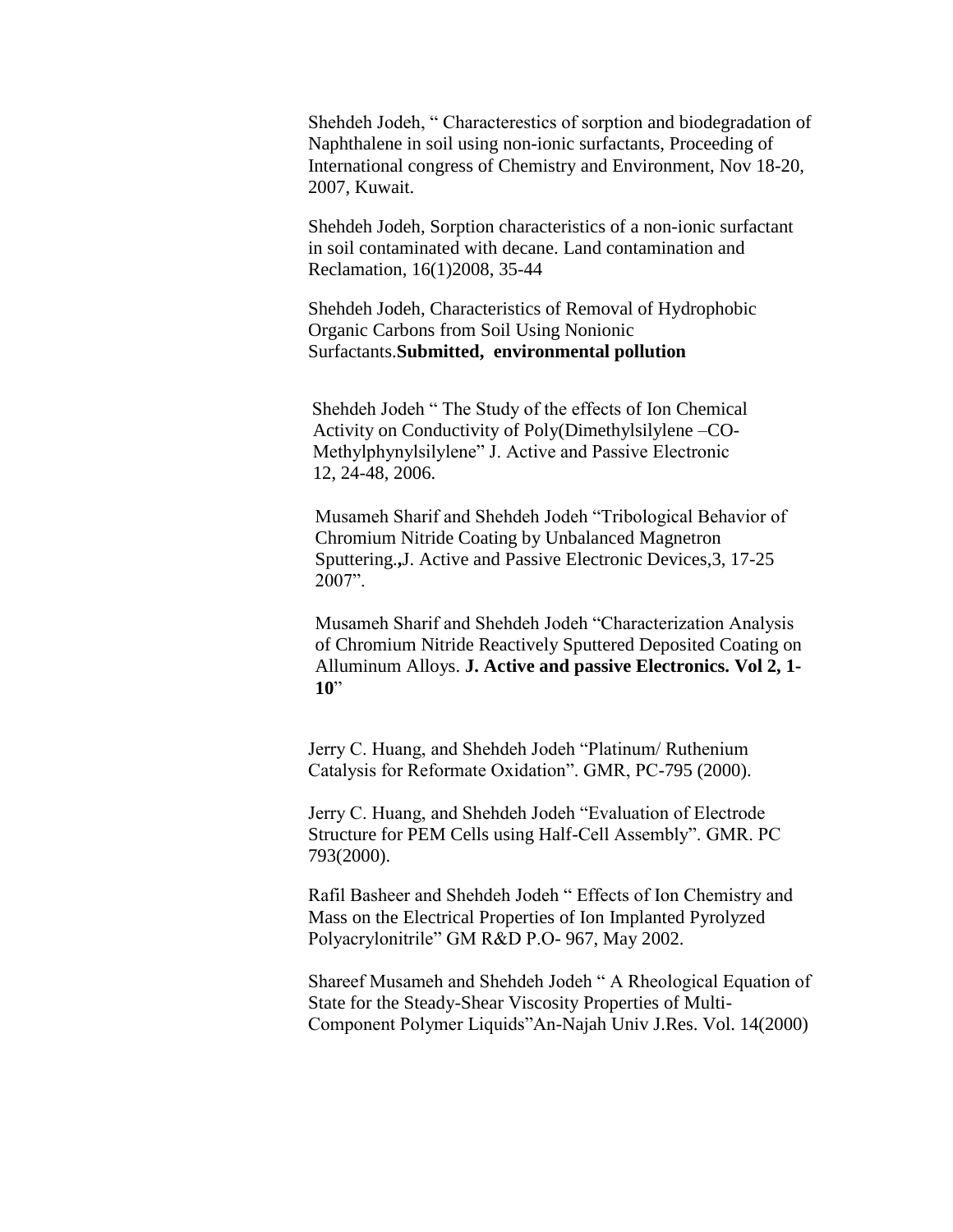Shareef Musameh and Shehdeh Jodeh"The effects of shear rate and capillary length-to-diameter ratio on isothermal extrudate swell of polymer melts" An-Najah Univ J.Res. Vol. 16(1)(2002)

Ismat A. Abu Isa and Shehdeh Jodeh "Thermal Properties of Automotive Polymers" III- Thermal Characterestics and Flammability of Fire Retardant Polymers. Research Publication GMR-9027 (2000).

Ismat A. Abu Isa and Shehdeh Jodeh "Thermal Properties of Automotive Polymers" IV- Thermal Gravimetric Analysis and Differential Scanning Calorimetry of Selected Parts from a Chevrolet Camaro Research Publication GMR-9029 (2000).

Ismat A. Abu Isa and Shehdeh Jodeh "Thermal Properties of Automotive Polymers" V- Flammability Test for Fire Retardant Polymers.

Research Publication GMR-9045 (2000).

Shehdeh Jodeh and Gene P. Reck" Dynamic of Laser Sputtering of the Hydroxyl Radical from Ca  $(OH)_2$ , Ba $O_2$ , and Y<sub>2</sub> $O_3$ , *J. Phys. Chem.*, **97** (45) 1994.

Shehdeh Jodeh and Daniel Fried"Internal State Populations and the Time of Flight of Ground state Species Ejected after the 193 nm Excimer Laser ablated of CuO and BaO" *J. Appl. Phys.* 75(1)(1994)

### **PATENT**

 Environmentally Friendly and inexpensive dielectric coolant for fuel cell stack. Shehdeh jodeh, U.S 2004. 0110050A1 June 10 2004.

## **CONFERENCES AND PRESENTATIONS**

Shehdeh Jodeh" Physical vapor deposition of Palladium on Stainless Steel for electrical applications for automotive.The Fifth International Jordanian chemistry conference Irbid, Jordan, June 17 -21, 2008.

Shehdeh Jodeh"Effects of Ion Chemistry and Mass on the electrical Properties of Ion implanted Pyrolyzed Polyacrylonitrile.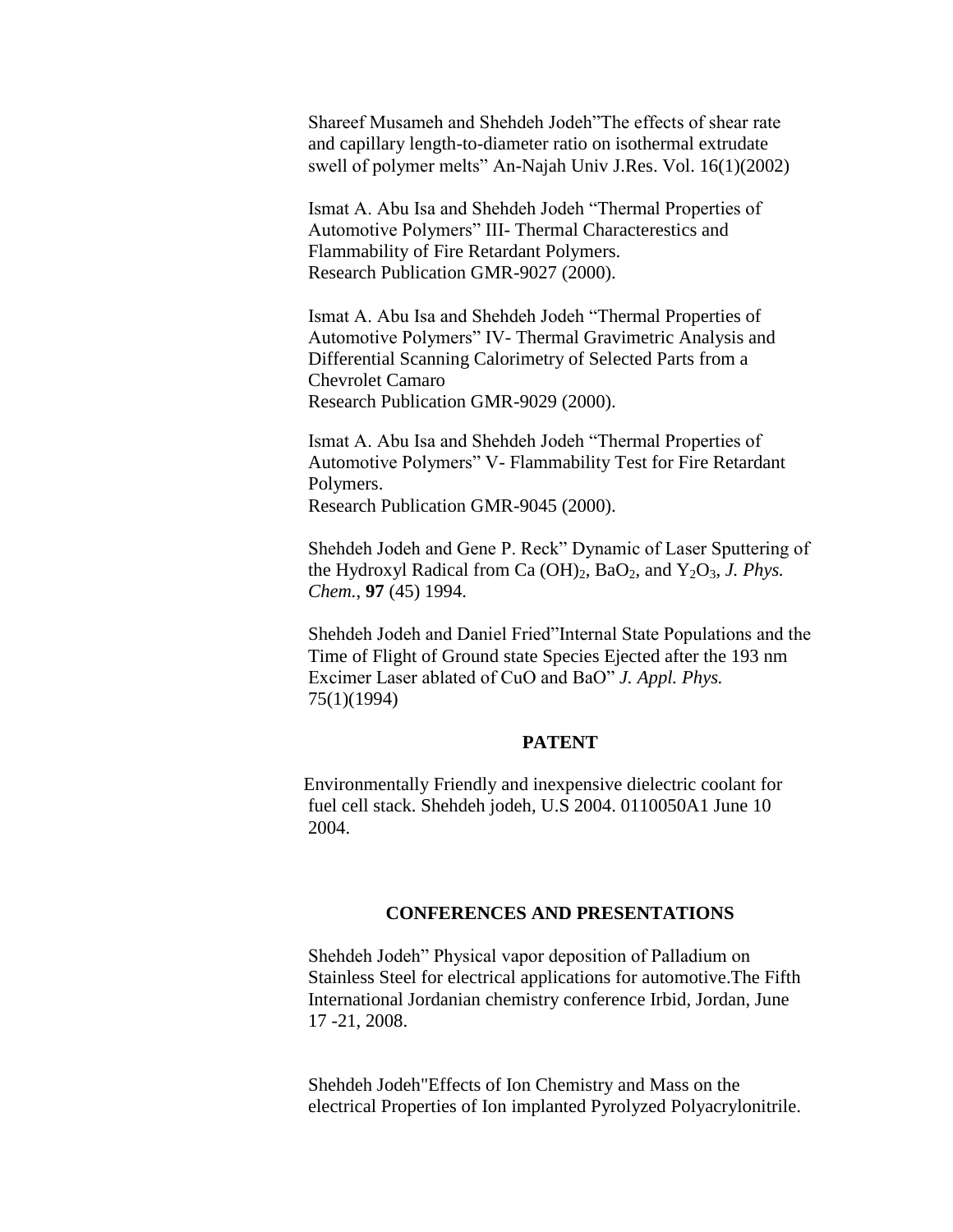18<sup>th</sup> International Symposium on analytical and applied Pyrolysis. 18-23 May, 2008, Canary Island, Spain.

Shehdeh Jodeh"Effects of Ion Chemistry and Mass on the electrical Properties of Ion implanted Pyrolyzed Polyacrylonitrile. Palestinian Third Physics Conference. 21-23 April, 2008, Alquds University.

Shehdeh Jodeh" Physical vapor deposition of Palladium on Stainless Steel for electrical applications for automotive.The Fourth Chemistry Conference Alquds University, Abu Dees, Jerusalems April 14 -15, 2008.

Shehdeh Jodeh"Sorption behavior of a non-ionic surfactant and with its capacity of desorbing naphthalene from soil.  $3<sup>rd</sup>$ conference of the international congress of chemistry and environment ICCE07 held in Kuwait, 18-20 Nov 2007.

Shehdeh Jodeh " Physical vapor Deposition techniques for ceramics application in automotive industries" Petra International Chemistry Conference, Petra, Jordan, June 24-Jun 28, 2007.

Shehdeh Jodeh" Physical vapor deposition of Ag/Ni composites in electrical applications for automotive. Najah national University, Nablus May 7-May9, 2007.

Shehdeh Jodeh " Silver Nitrate as a deposit for electrical contacts, ASTF, Damascus Syria, Dec 11- 15, 2006

Shehdeh Jodeh " Physiscal Vapor Deposition of Ceramic/Metal Composite for Electrical Contacts" the fourth international Jordanian conference of chemistry, Irbid-Jordan, Sep 19-21,2005

Shehdeh Jodeh" Flame Retardant Intumescent Materials Using Magnesium Hydroxide" the  $8<sup>th</sup>$  International Polymers Conference Tripoli, Libya, November  $21 - 25$ , 2005.

Shehdeh Jodeh and rafil Basheer" Dependence of Transition Temperatures and Enthalpies of Fusion and Crystallization on Composition in Polyaniline/Polyamide Blends. Presented before the 213<sup>th</sup> American Chemical Society International Conference, San Francisco, California, March 12-16, 2000.